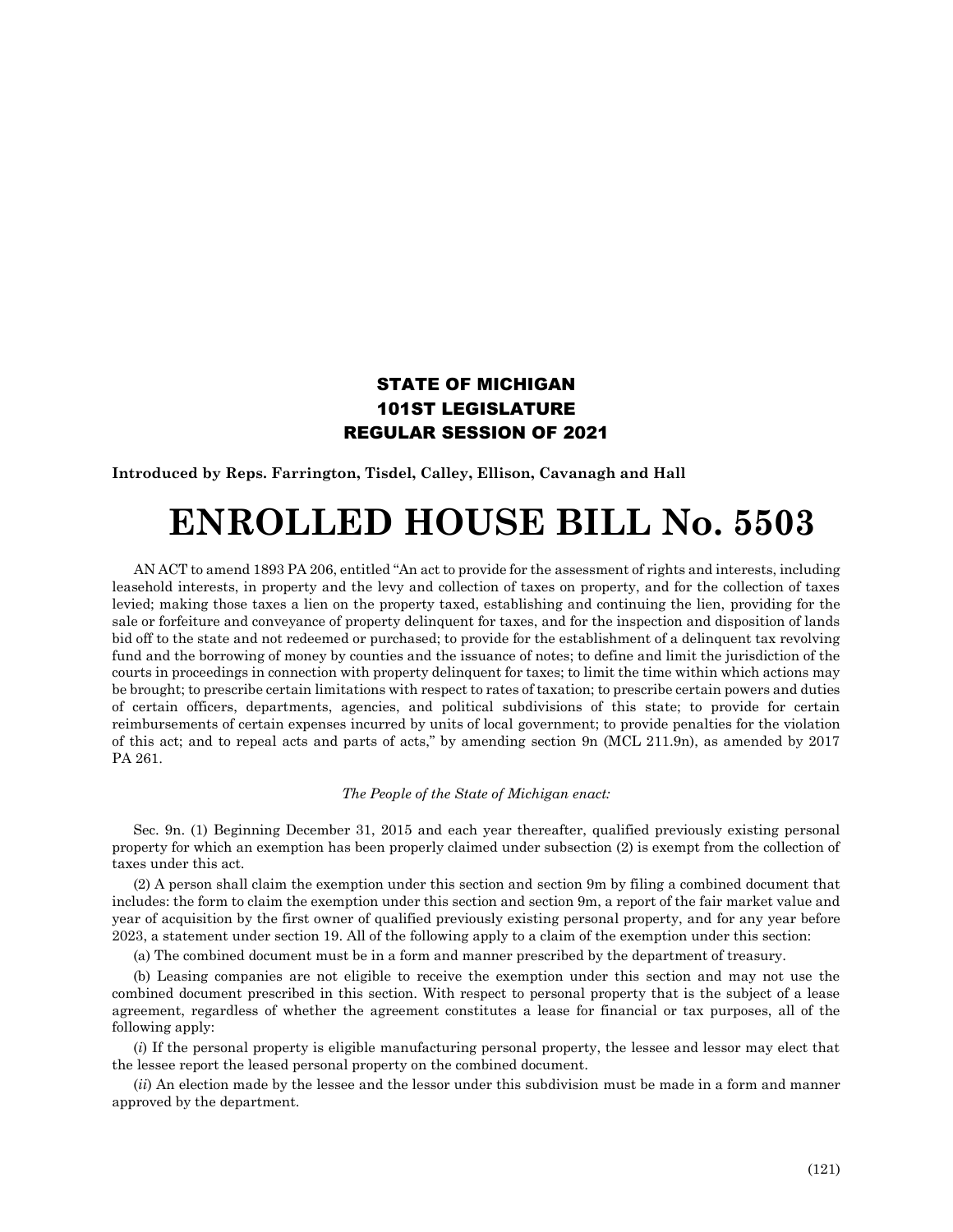(*iii*) Absent an election, the personal property must be reported by the lessor on the personal property statement unless the exemption for eligible manufacturing personal property is claimed by the lessee on the combined document.

(c) The combined document prescribed in this section must be completed and delivered to the assessor of the township or city in which the qualified previously existing personal property is located by February 20 of each year for any year the exemption is claimed before 2023 and the first year the exemption is claimed in a year after 2022. However, if February 20 of a year is a Saturday, Sunday, or legal holiday, the delivery deadline for that year is the next day that is not a Saturday, Sunday, or legal holiday. For purposes of a combined document delivered by the United States Postal Service, the delivery is timely if the postmark date is on or before the delivery deadline prescribed in this subdivision. If the combined document prescribed in this section is not timely delivered to the assessor of the township or city, a late application may be filed directly with the March board of review before its final adjournment by submitting the combined document prescribed in this section. The board of review shall not accept a filing after adjournment of its March meeting. An appeal of a denial by the March board of review may be made by filing a petition with the Michigan tax tribunal within 35 days of the denial notice.

(d) The assessor shall transmit to the department of treasury the information contained in the combined document filed under this section, and other parcel information required by the department of treasury and in the manner prescribed by the department of treasury no later than April 1.

(e) Beginning in 2023, an exemption granted under this section remains in effect until the personal property is no longer qualified previously existing personal property. A person claiming an exemption under this section shall rescind the claim of exemption by February 20, or if February 20 of a year is a Saturday, Sunday, or legal holiday, the next day that is not a Saturday, Sunday, or legal holiday, of the year in which exempted property is no longer eligible for the exemption by filing with the assessor of the township or city a rescission form prescribed by the department of treasury and the statement required under section 19. Upon receipt of a timely filed rescission form, the local assessor shall immediately remove the exemption. An owner that fails to file a rescission for property later determined to be ineligible for the exemption will be subject to repayment of any additional taxes with interest as described in this subdivision. Upon discovery that the property is no longer eligible manufacturing personal property, the assessor shall remove the exemption of that personal property and, if the tax roll is in the local tax collecting unit's possession, amend the tax roll to reflect the removal of the exemption, and the local treasurer shall within 30 days of the date of the discovery issue a corrected tax bill for any additional taxes with interest at the rate of 1% per month or fraction of a month and penalties computed from the date the taxes were last payable without interest or penalty. If the tax roll is in the county treasurer's possession, the tax roll must be amended to reflect the removal of the exemption and the county treasurer shall within 30 days of the date of the removal prepare and submit a supplemental tax bill for any additional taxes, together with interest at the rate of 1% per month or fraction of a month and penalties computed from the date the taxes were last payable without interest or penalty. Interest on any tax set forth in a corrected or supplemental tax bill again begins to accrue 60 days after the date the corrected or supplemental tax bill is issued at the rate of 1% per month or fraction of a month. Taxes levied in a corrected or supplemental tax bill must be returned as delinquent on the March 1 in the year immediately succeeding the year in which the corrected or supplemental tax bill is issued.

(f) The assessor of the township or city shall annually transmit the rescission forms filed, or the information contained in the rescission forms filed, under this section to the department of treasury in the form and in the manner prescribed by the department of treasury no later than April 1.

(3) If the assessor of the township or city believes that personal property for which the form claiming an exemption is timely filed each year under subsection (2)(c) is not qualified previously existing personal property or the form filed was incomplete, the assessor may deny that claim for exemption by notifying the person that filed the form in writing of the reason for the denial and advising the person that the denial must be appealed to the board of review under section 30 by filing a combined document as prescribed under subsection (2). If the denial is issued after the first meeting of the March board of review that follows the organizational meeting, the appeal of the denial is either to the March board of review or the Michigan tax tribunal by filing a petition and a completed combined document as prescribed under subsection (2), within 35 days of the denial notice. The assessor may deny a claim for exemption under this subsection for the current year only. If the assessor denies a claim for exemption, the assessor shall remove the exemption of that personal property and amend the tax roll to reflect the denial and the local treasurer shall within 30 days of the date of the denial issue a corrected tax bill for any additional taxes.

(4) A person claiming an exemption for qualified previously existing personal property exempt under this section shall maintain books and records and shall provide access to those books and records as provided in section 22.